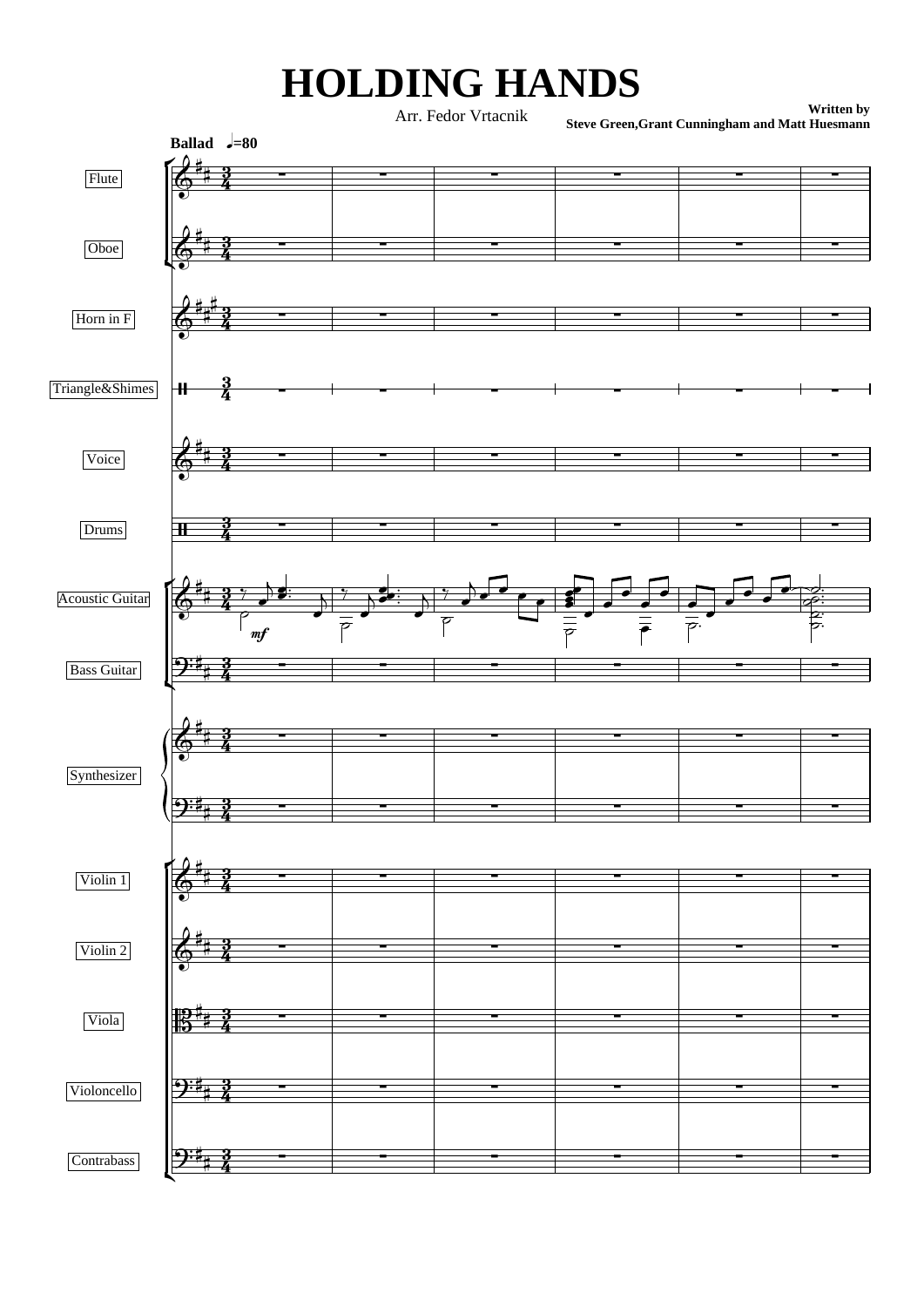**Full Score** 



 $\overline{2}$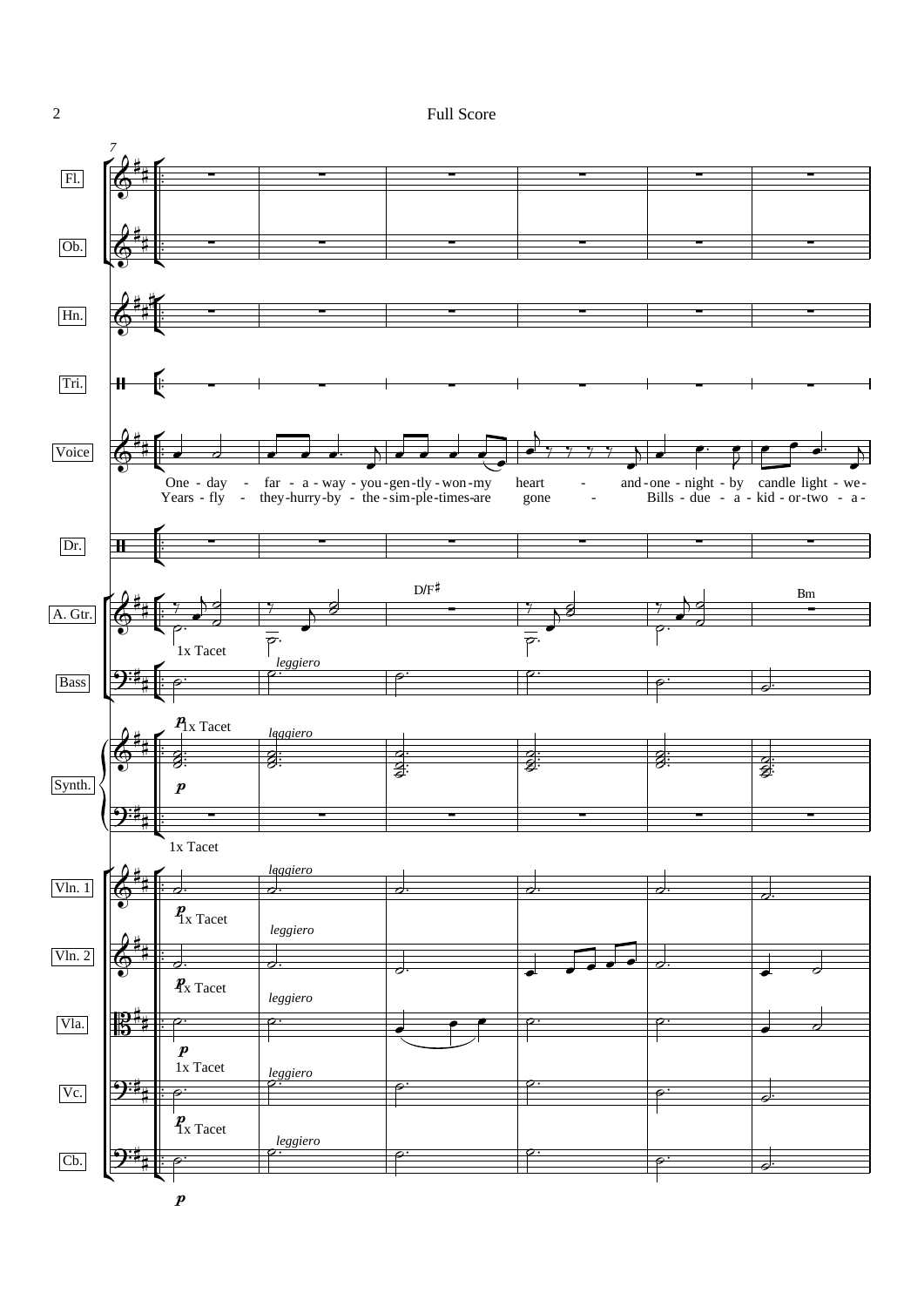Full Score 3